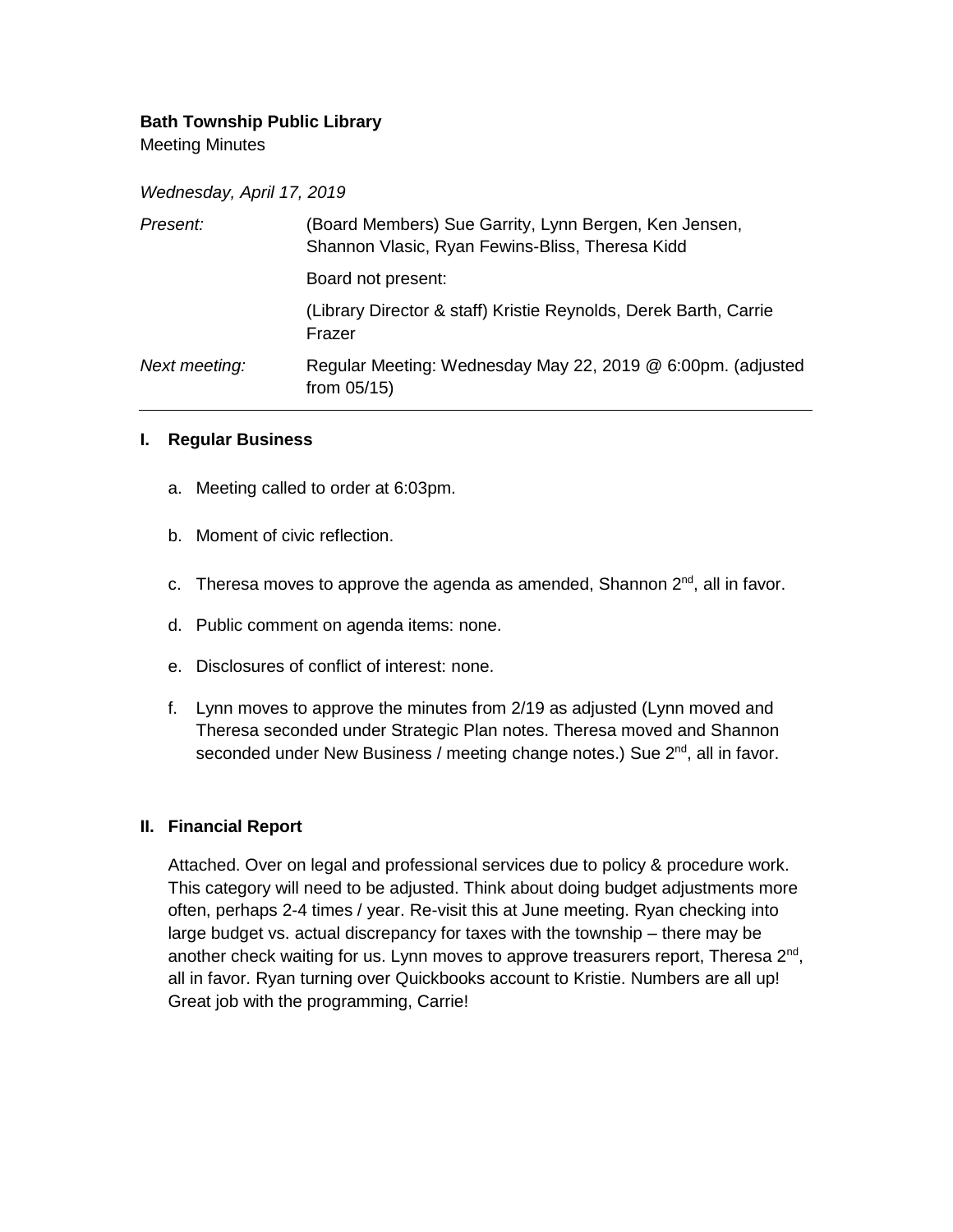## **III. Director's Report**

Attached. Theresa questioned Hoopla account expense, Kristie explains that amount is variable and will change month to month based on usage. Woodlands has hired someone to handle partnering. Discounted tickets for events are coming!

### **IV. Discussion**

- a. Policy & Employee Manual;
	- I. Material Selection: Page 4, item F. Change "chair" to "president." Ken moves to accept material selection policy with change to section F. Theresa 2nd, all in favor.
	- II. Meeting Room Policy: We need a waiver of liability for room rentals. Page 1, B3 & B6 are redundant. Ryan moves to accept Meeting Room Policy with changes, Theresa 2<sup>nd</sup>, all in favor.
	- III. Circulation Policy: Ryan moves to accept the Circulation Policy with addition of non-resident fee amounts (\$25 / individual, \$50 / family) Lynn 2<sup>nd</sup>, all in favor.
- b. Ryan moves to go into closed session to discuss legal opinion, Theresa  $2<sup>nd</sup>$ , all in favor. Kristie has been invited to stay.
- c. Strategic Plan: Mr. Bender proposed a three-part meeting. First four hours of meeting on Friday are for staff and board, second part would involve the community, and just the board and a couple of staff members on Saturday morning. Board members should make suggestions of 6 or so community members to invite via email to Kristie by May 1<sup>st</sup>. Three target discussion areas: facility, community relationship and programming.
- **V. New Business:** None.